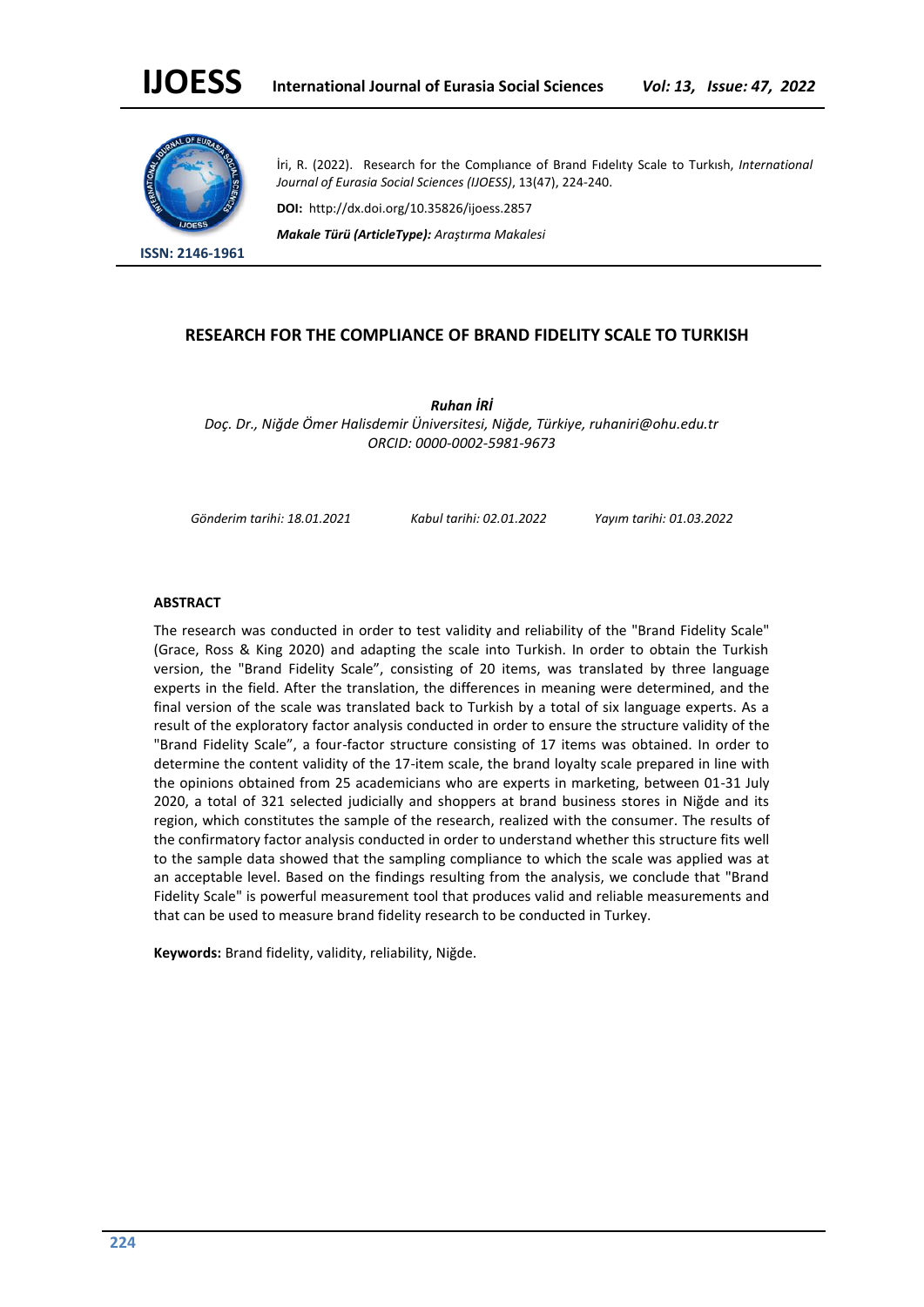#### **INTRODUCTION**

Determining the factors that make up brand fidelity is always a popular and important issue in the marketing literature (Türker & Türker, 2013: 49). In the literature, brand fidelity; which can be defined as brand loyalty, brand affection, brand affinity or customer loyalty, has an effect on the purchasing decisions or behaviors of consumers and business sales (Taşkın & Akat, 2012: 132). Brand fidelity is a conscious or instinctive action that does not arise by chance, that can be directed by businesses or brands, and that comes after decision-making or evaluation processes about the brand as a behavioral or emotional response for consumers at a certain time (Çakırer, 2013: 27). Marketing managers do not ignore the joint planning and implementation of product, price, promotion and distribution decisions, as well as the brand fidelity of the marketing mix (Demir, 2012: 121). Branded customer brands, brand fidelity between the trademark and the brand, and another communication risk is an important factor in the marketing activities related to the reasons it creates for the established businesses.

In addition to the many brand products that have emerged as a result of the rapid development in marketing activities in recent years, the rapid increase in the number of brand businesses, the continuous change in customer demands and needs, and the developments in information technologies make it difficult to retain customers, cause businesses to attach importance to brand fidelity in their strategic marketing activities. . In the literature, as the scales used in researches on brand fidelity differ, empirically, the need for the realization of research available and the development of a reliable scale or guiding the approval to measure the brand fidelity in Turkey becomes an important issue. In this important area, the "Brand fidelity" scale which has been adapted to Turkish is believed to have a special importance for future practitioners and to provide important opportunities for brand fidelity for marketing managers and researchers, and to show its simple, specific and result-oriented potential that can be used to solve problems arising in brand fidelity.

### **BRAND FIDELITY AND IMPORTANCE**

The writing and strategies written by businesses are described as brand fidelity as a result of the return of the brand and the return of the brand and the purchase of a cyclically preferred future in order to change or control customer behavior (Oliver, 1999: 34). Brand fidelity is a process that responds to businesses offering higher quality, new and robust competitors to the market at a lower price and with proactive sales promotion, with the desire of the consumer to constantly search and buy the brand (Palumbo & Herbig, 2000: 116). In following one of the dimensions of brand value, brand fidelity is the psychological journey of the consumer purchasing a product as a result of a behavioral reaction against the brand among alternative brands and continuing to buy time (Knox & Walker, 2001: 113). Brand fidelity or loyalty is the emotional commitment to the brand or product that results in consumers' desire to choose high brands and continuous purchasing performance (Hallberg, 2004: 232). Brand fidelity, a brand product or Cooksey are defined as the consumer having a positive attitude, as well as the regular and continuous purchase of a certain brand in order to continue this positive attitude in the future (Pappu, Quester, & Cooksey, 2005: 145). Brand fidelity is the basis of many factors (Aeker, 2009: 43). The tendency of many consumers who take the same sector or product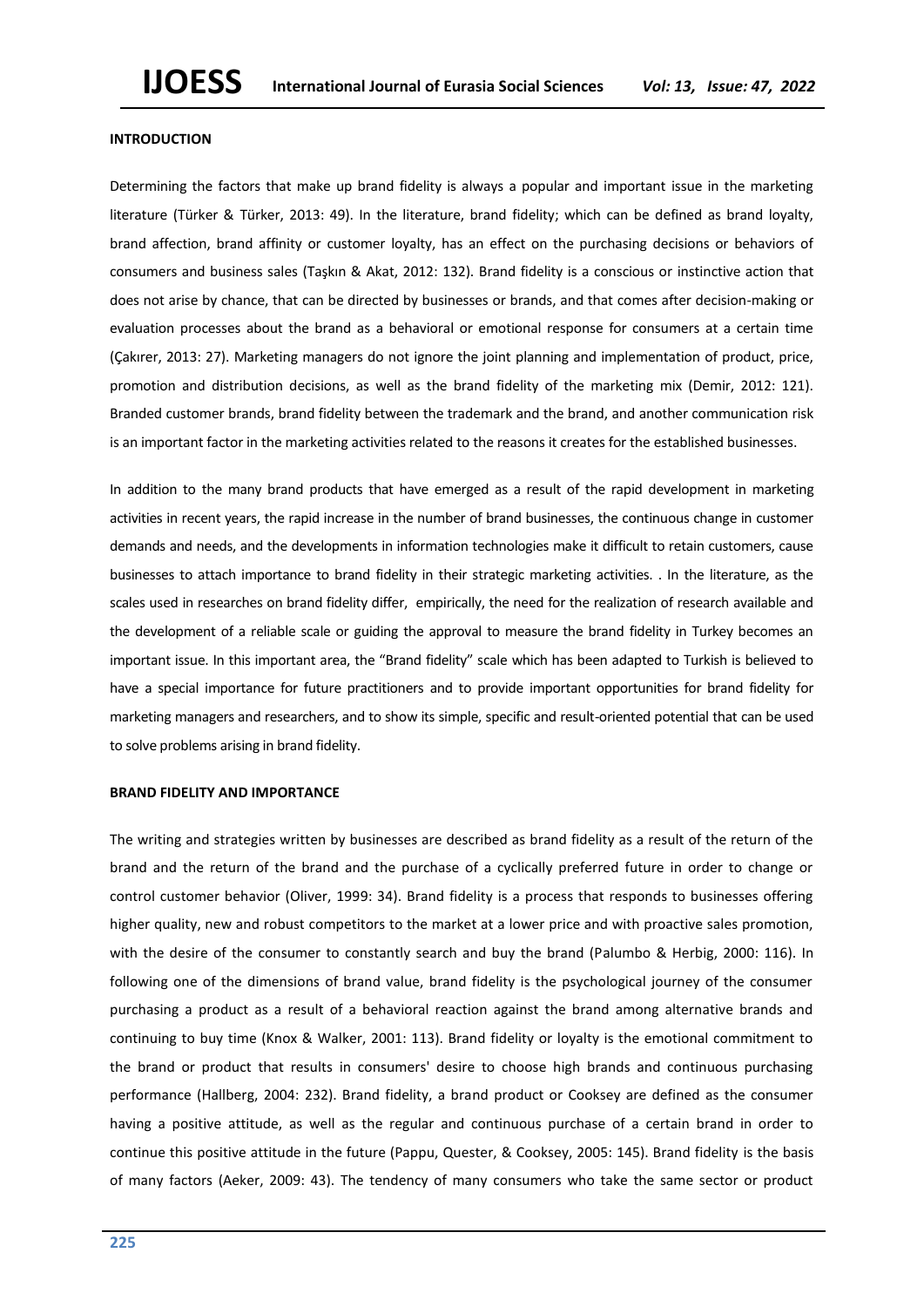category to choose and buy a single brand consciously and verbally is brand fidelity (Devrani, 2009: 408). One of the purposes of creating a brand is to create fidelty to the brand towards consumers (Kambar, 2016: 168). Consumer/brand relationship behaviors, such as brand fidelity or brand affection, affect consumers' desires and emotions, and behaviors that help consumers understand what they do when they are highly connected or in love with the brand, in a versatile behavioral and cognitive manner (Grace et al., 2018) : 580). Consumers acquire the authority to reject such objections in a branded product required to reject or ignore alternative promotional marketing attractiveness, with the formation of consumer loyalty, goes beyond the feeling of affection or attachment to the brand (Fraering & Minor, 2013: 335). Despite the existence of other alternative brands in the market, businesses are in an effort to create brand fidelity and permanently transform consumers' preference in their market segments (Khiabanian & Karakadılar, 2016: 57).

Brand fidelity is defined as regular and repetitive purchasing behavior towards a business or product that is accepted as a brand by the customer (Çal & Adams, 2014: 478). Many factors such as brand image, trust, brand competence, perceived quality and customer satisfaction or customer satisfaction affect brand fidelity (Uzunkaya, 2016: 61). Among the marketing strategies developed by businesses to ensure brand fidelity in the loyalty that occurs as a result of communication between consumers and businesses, factors such as quality, comfort, brand image, service quality and warranty coverage are of great importance, while ensuring brand trust is a value above all these dimensions ( Şahin & Gültekin, 2017: 1005). Brand fidelity, which protects businesses against competition or makes them advantageous against their competitors, provides great control during the planning and implementation of business marketing activities (Kotler, 2012: 48). The marketing costs of businesses that gain brand fidelity are reduced, they provide an opportunity to acquire new customers, create a commercial advantage over intermediaries, and protect against all kinds of threats from rival businesses (Göksu, 2010: 44). With brand fidelity, businesses turn their consumers into loyal customers and enable them to positively affect potential customer groups in their immediate vicinity about the brand (Odabaşı & Oyman, 2002: 374). Likewise, the fact that a consumer chooses a particular brand at the expense of paying a high price from the brands in the same product group shows the effect of brand fidelity for businesses (Chinomona, 2013: 1311). As a result of the emotional bond between consumers who accept brand fidelity and the brand, consumers trust the brand too much, recommend the brand to others or defend the brand, feel proud to be the user of the brand and being a user of the brand is very important for them (Aaker, 2007: 59). One of the tools to ensure brand fidelity is to create brands with personality traits that will differentiate them from their competitors in the market. Brand fidelity, which is a very valuable structure for business and marketing managers, is a state of sincere, heartfelt and sincere devotion to the brand, trust and loyalty, based on the idea of integrity and honesty that is created by the double-sided interaction, by establishing a strong and strong friendship with the brands they prefer. Again, brand fidelity, in terms of the brand, by meeting more than their expectations, satisfied consumers are emotionally loyal to the brand in the future, forgiving mistakes and loyalty. Brand fidelity is a measure of the consumer falling in love with a brand they encounter as a result of an emotional bond and an emotional fixation.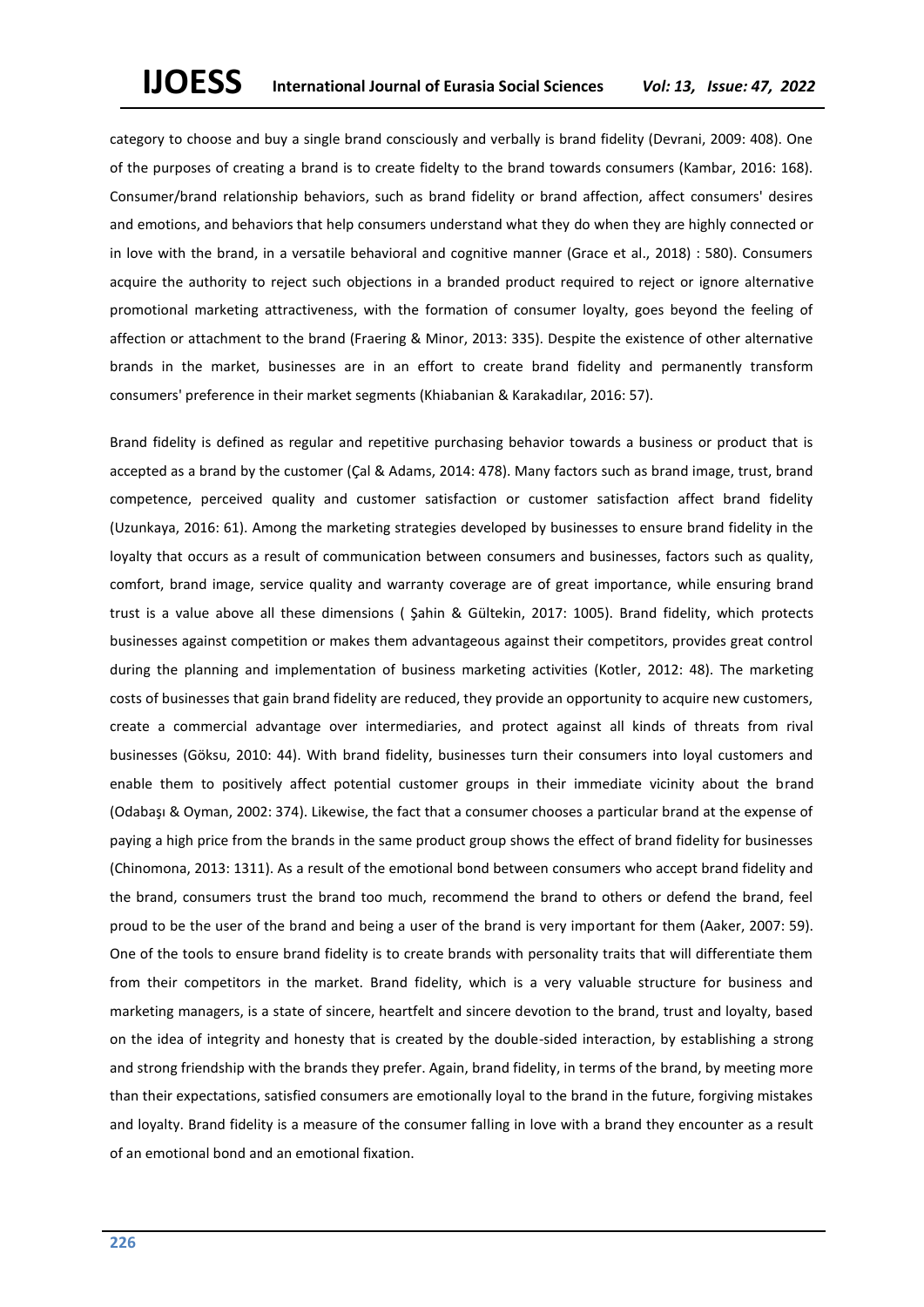## **LITERATURE REVIEW**

There are many studies in the literature on brand fidelity, which has a long and contradictory history, and of brand fidelity subject are intertwined with brand loyalty, brand love, brand affinity and customer loyalty the concepts. Studies on brand fidelity are generally related to the importance of brand fidelity and its contribution to businesses, what should be done to create brand loyalty, and to determine the factors that affect brand fidelity, and the application of the developed scales in field research.

When the factors that affect brand fidelity are examined in the literature, it is noteworthy that generally three dimensions, logical, emotional and evidential, are focused. Brand-related features, appropriateness of physical qualities and sufficient financial power are included in the logical dimension, fitness to life style and social identity expression are included in the emotional dimension, and the number of repeat purchases are included in the evidential dimension (Yılmaz, 2005: 260). In the literature, there are three types of scales/approaches in measuring brand fidelity: behavioral, attitudinal, and a mixed scale/approach in which both are evaluated (Kaynak et al., 2008: 344). Behavioral criteria in measuring brand fidelity are insufficient to explain the cause of purchasing behavior and various situational factors that may affect the behavior, and stated that when brand fidelity is evaluated at a behavioral level, repetitive purchasing behavior is seen as an objective determinant o fidelity (Oyman, 2002: 171). On the other hand, according to the attitudinal approach, in addition to the positive attitude, empathy and sympathy of the consumer towards the brand, the customers with high brand fidelity buy the brand repeatedly, they feel a strong sense of fidelity to the brand and recommend the brand to others (Devrani, 2009: 409). According to the mixed approach, he stated that both brand attitudes and brand behaviors are important for the consumers who have brand fidelity to buy the same brand in the future (Demir, 2012: 111).

Regarding the main determinants of brand fidelity, Javalgi & Moberg (1997) predicted the effects of past customer satisfaction with a brand, perceived risk associated with purchasing, availability of substitutes, and cost of changing brands (Javalgi & Moberg, 1997: 166). In his study, Chaudhuri (1999) revealed that brand fidelity and product price and perceived quality are directly and indirectly related to preferring to buy a single brand name (Chaudhuri, 1999: 1). Knox &Walker (2001) explained the relationships between brand values in measuring brand fidelity in consumer purchasing behavior. McAlexander (2003) revealed that there is a positive relationship between customer satisfaction, brand components and brand fidelity in the brand fidelity model (McAlexander, 2003: 7). Wangenheim (2003) stated that customer satisfaction is more effective on active brand fidelity and passive brand fidelity (Wangenheim, 2003: 155). Taylor & Hunter (2003) determined that there is a relationship between brand fidelity in technological products, consumer attitude towards the brand and customer satisfaction (Taylor & Hunter, 2003: 19). Suh & Youjae (2006) stated that customer satisfaction is one of the most important factors affecting brand fidelity directly or indirectly. Singh et al. (2008) stated that different product diversity or product differentiation showed changes in customer behavior regarding brand fidelity (Singh et al., 2008: 528). Shukla (2009) found a positive relationship between contextual factors and brand fidelity and brand and purchasing decisions. (Bergkvist & Bech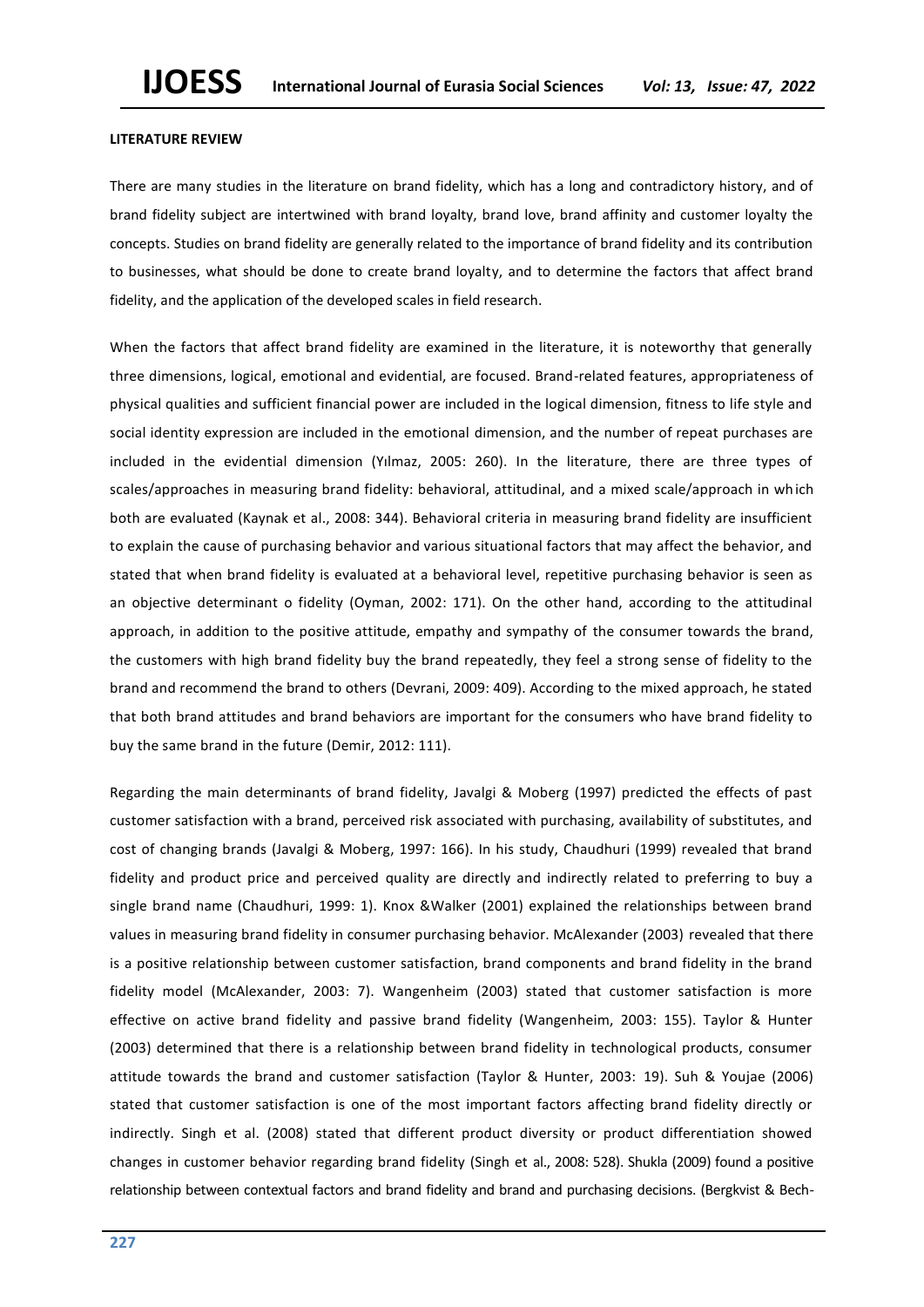Larson, 2010) stated that there is a relationship between the sense of virtual community and product fidelity and this relationship stems from fidelity, active participation and brand love (Bergkvist & Bech-Larson, 2010). In another study conducted by Sung & Kim (2010), the concept of brand fidelity was discussed together with brand personality, brand trust, and desire to buy the brand; It has been revealed that as the brand personality gets stronger, the trust in the brand increases. Based on this, it has been revealed that brand trust strengthens brand fidelity by stimulating feelings towards the brand (Sung & Kim, 2010). Wang et al. (2004) determined that customer value does not have a direct significant effect on brand fidelity, but that it affects brand fidelity through customer satisfaction. Park et al. (2010) stated that the dependence between consumers and the brand or brand fidelity can be achieved through word of mouth (Park et al., 2010: 14). Kabiraj & Shanmugan (2011) revealed that brand fidelity cannot be fake, confidential and sustainable (Kabiraj & Shanmugan, 2011:). Şahin et al. (2011) revealed in their research that brand experience, customer satisfaction and trust positively affect brand fidelity (Şahin et al., 2011: 1288). Liu et al. (2012) found that brand personality fit did not have a significant effect on brand attitude or brand fidelity in two brands tested by consumers (Liu et al., 2012: 922). Again Carroll & Ahuvia (2006), Batra et al. (2012) and Drennan et al. (2015), in their research on brand fidelity, found that there is a positive and significant relationship between brand love and brand fidelity about brands in hedonic product categories (Carroll & Ahuvia, 2006: 79; Batra et al., 2012: 1; Drennan et al. , 2015: 47). Leckie, et al. (2016) stated that cognitive commitment negatively affects brand fidelity, and that self-expression and participation have a direct effect on brand fidelity (Leckie et al., 2016: 571). Ismail (2017) revealed that social media marketing has a significant impact on brand fidelity and emphasized that brand awareness and value awareness mediate the relationship between social media marketing brand fidelity (Ismail, 2017: 129). Ngoba (2017) found that among the brand fidelity conditions, customers have no real, hidden fidelity and no fidelity (Ngoba, 2017: 229). Song et al. (2019) revealed that customers' brand love and respect significantly control the relationship between trust and brand fidelity, and that the result of customer satisfaction affecting trust is positively associated with brand fidelity (Song et al., 2019: 50). Baron et al. (2020) focused on measuring loyal customers' loyalty to the brand using a triple conceptualization of emotional, cognitive and habitual components that they call heart, brain and hand fidelity (Baron et al., 2020: 355).

# **VALIDITY AND RELIABILITY OF BRAND FIDELITY SCALE**

Brand Fidelity Scale is a scale whose original form was developed in English by faculty members of Australian Griffith University Marketing Department. Grace et al. Consisting of 57 items at the beginning, the items scale was first reduced to 42 items, and then, as a result of the validity-reliability studies conducted with two different groups, they were reduced to 20 items with 4 factors. In the study conducted on Google drive in Niğde and its region (n = 321), its reliability was tested by applying a 20-item scale. The Cronbach Alpha reliability coefficient for the sample group was (n = 321) .900, and the five-point Likert type (1-Strongly Disagree, 5- Strongly Agree) scale was rated with 4 factors and 17 items.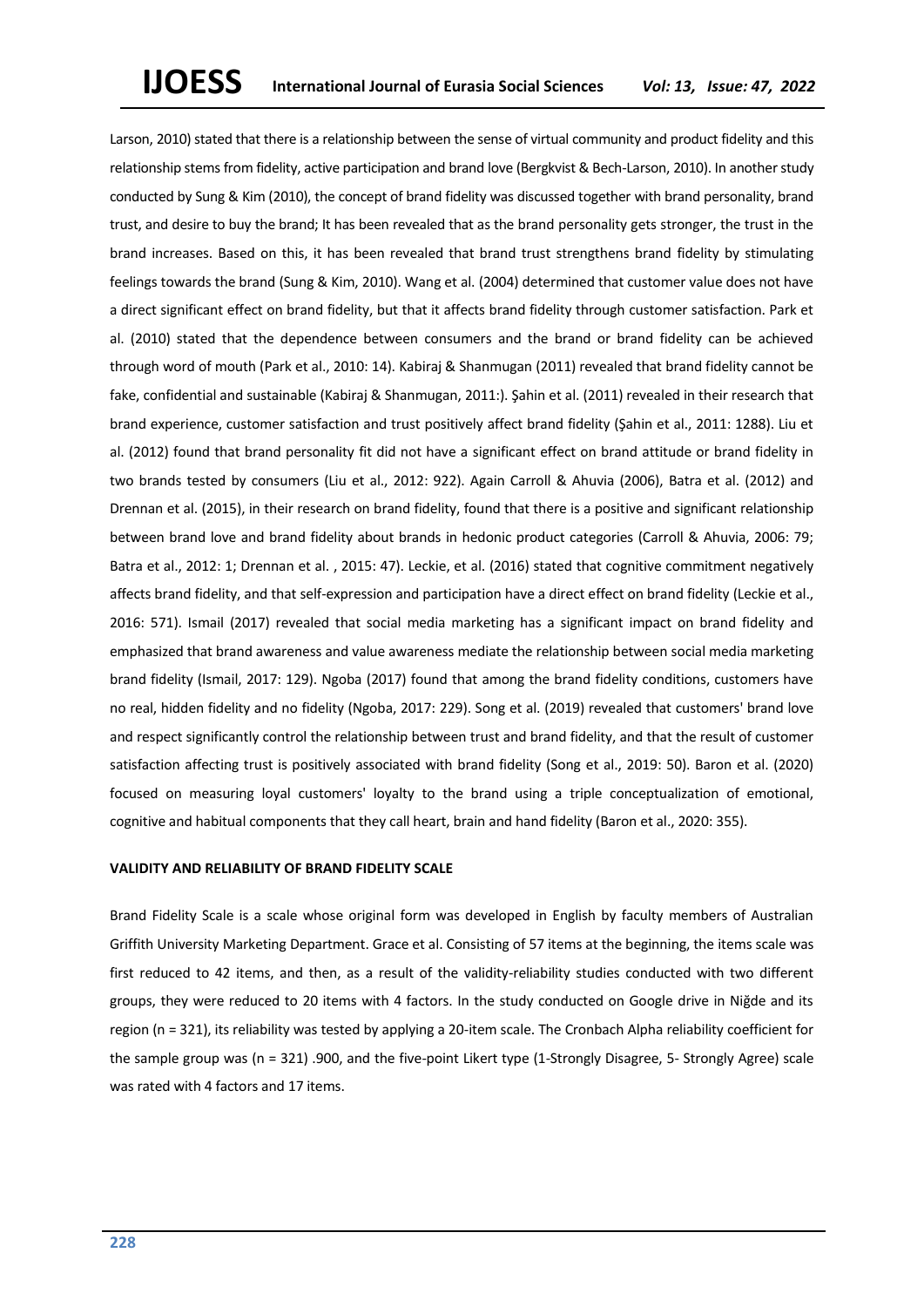### **METHODOLOGY**

The research was prepared in order to adapt the brand fidelity scale, which was developed by Grace Ross and King (2020), which is divided into two basic categories as behaviors and cognitive, into Turkish and search for evidence for construct validity.

The research was applied to consumers selected by the Judgemental Sampling method via Google drive between 01-31 July 2020 in Niğde and its region. The survey was conducted with a total of 321 consumers who shopped at national and international brand chain business stores in Niğde and its region. The Ethics Committee of Niğde Ömer Halisdemir University, dated 01.07.2020 and numbered 86837521-050.99-E.26830 Ethics Committee, gave the necessary permission for the study.

The general survey method was used as a research method. The scanning model covers the scanning arrangements made on the whole of the universe or a group, sample or sample to be taken in order to make a general judgment about the universe (Karasar, 2019: 84). Survey model is especially research approaches aiming to describe a past or present situation as it exists, and in this method, firstly, quantitative data for the research problem is created and analyzed and interpreted. Although the scanning model method provides advantages to researchers in many aspects, it is stated that using it in scale development studies will also yield effective results (Creswell, 2014). In this direction, the tests for the brand fidelilty scale prepared by quantitative methods were prepared online by taking the opinions of academicians who are experts in business and marketing, and the scale was finalized.

The research was carried out with 321 consumers who use brands and selected judicially in Niğde and its region, and reliability studies were conducted with exploratory factor and confirmatory factor analysis based on the data obtained from the surveys conducted over Google drive due to the pandemic process. The sample size was set at approximately 321. It was assumed that a sample of this size would adequately represent the current population at a confidence interval of 95% (Nakip & Yaraş, 2017: 252).

# **DATA COLLECTION TOOLS**

In the study Grace Ross & King (2020) developed by the scale and multi-dimensional brand fidelity, which will allow the adaptation of Turkey as a reliable and valid measure is aimed at developing a measurement tool. The scale prepared in order to ensure the scope and appearance validity was checked by two business field experts, two measurement and evaluation field experts and one marketing expert and necessary corrections were made.

In order to ensure the construct validity of the scale, exploratory factor analysis and then confirmatory factor analysis were performed. Exploratory factor analysis is one of the widely used statistical techniques that transform a large number of interrelated variables into few, meaningful and independent factors. Confirmatory factor analysis, on the other hand, is a statistical method used to determine whether the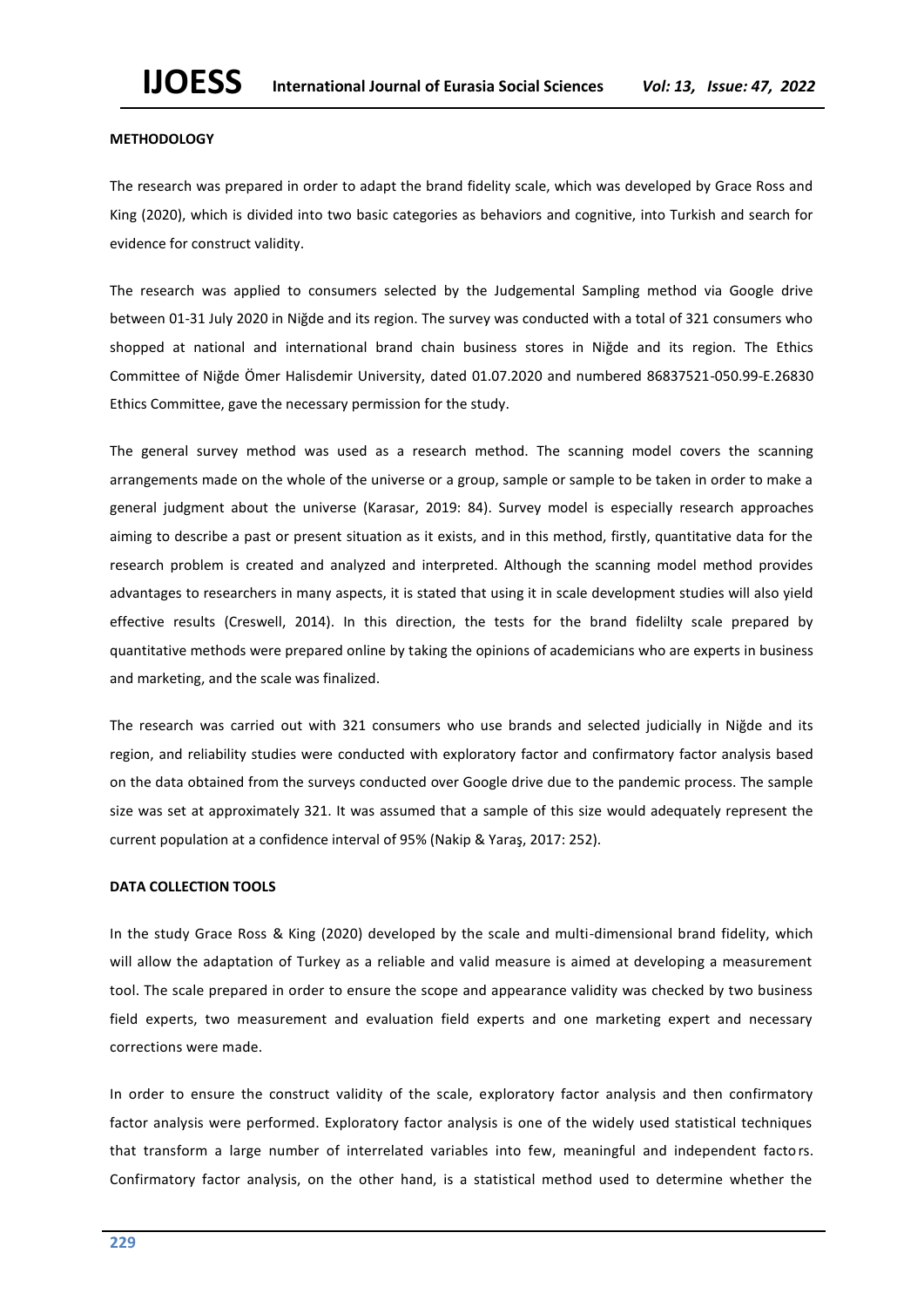variable groups in the determined factors are adequately represented by these factors (Büyüköztürk, 2019; Tabachnick, Fidell, & Ullman, 2007). The study was carried out on the same data set in order to support the structure determined by confirmatory factor analysis and exploratory factor analysis. After these analyzes, the data was interpreted and the scale was finalized. The process steps of the research process are summarized in Table 1.

|                                                        | <b>RESEARCH PROCESS STEPS</b>                                                                                                                                                                                                                                                                                                                                                                           |  |  |  |
|--------------------------------------------------------|---------------------------------------------------------------------------------------------------------------------------------------------------------------------------------------------------------------------------------------------------------------------------------------------------------------------------------------------------------------------------------------------------------|--|--|--|
| Determining the Linguistic<br>Differences of the Scale | Translation of the scale of brand fidelity to by 3 foreign<br>✓<br>language experts from English to Turkish<br>Translation of the scale, which has been translated into<br>✓<br>Turkish, from Turkish to English by 3 different Foreign Language<br>Experts<br>Determining linguistic differences in the brand fidelity scale,<br>✓<br>which is translated from Turkish back to English, and finalizing |  |  |  |
|                                                        | the scale<br>Literature review<br>20 questions items<br>✓                                                                                                                                                                                                                                                                                                                                               |  |  |  |
| <b>Ensuring Content Validity</b>                       | ✓<br>25 Faculty Members of Marketing Field Professionals<br>Reducing the Brand Fidelity Scale to 17 questions<br>✓                                                                                                                                                                                                                                                                                      |  |  |  |
| <b>Ensuring Structure Validity</b>                     | <b>Explanatory Factor Analysis</b><br>✓<br><b>Confirmatory Factor Analysis</b><br>✓                                                                                                                                                                                                                                                                                                                     |  |  |  |
| <b>Reliability Test</b>                                | Cronbach Alpha Reliability Coefficient<br>✓                                                                                                                                                                                                                                                                                                                                                             |  |  |  |
| Final Version of the Scale                             | Scale with 4 factors and 17 items<br>✓                                                                                                                                                                                                                                                                                                                                                                  |  |  |  |

|  | Table 1. Research Process Steps |  |  |
|--|---------------------------------|--|--|
|--|---------------------------------|--|--|

# **ITEM DEVELOPMENT**

During the development process of the scientific research self-efficacy scale, the following procedures were carried out: (1) Literature review and creating the brand fidelity scale developed by Grace Ross and King (2020), (2) The brand fidelity scale was first three from English to Turkish, then The final form of the brand fidelity scale as a result of determining the linguistic differences after it was translated by a total of six different linguists, three from Turkish to English, (3) Taking expert opinion, (3) Item-total correlations, (4) Item discrimination (5) Exploratory factor analysis, (6) Cronbach Alpha internal consistency reliability, (7) First order confirmatory factor analysis. The research on adapting the brand fidelity scale to Turkish was designed and conducted within this plan.

While creating the scale items, the relevant literature was first scanned by the researcher and the brand fidelity scale form developed by Grace Ross & King (2020) was first evaluated separately by an expert group of eight people (six language experts and two assessment and evaluation experts) consisting of field and language experts. A total of 6 different language experts were translated from English to Turkish and then from Turkish to English, and their linguistic differences were determined and the brand fidelty scale was finalized. As a result of the evaluation, the most agreed translation of each item by field and language experts was based on the scale. As a result of the operations performed, the translation form of the scale was created and this question form consisting of 20 items was prepared in the form of (1) Item Measures the Targeted Structure, (2) Item Related to the Structure But Unnecessary, (3) Item Does Not Measure the Targeted Structure, and was prepared as a triple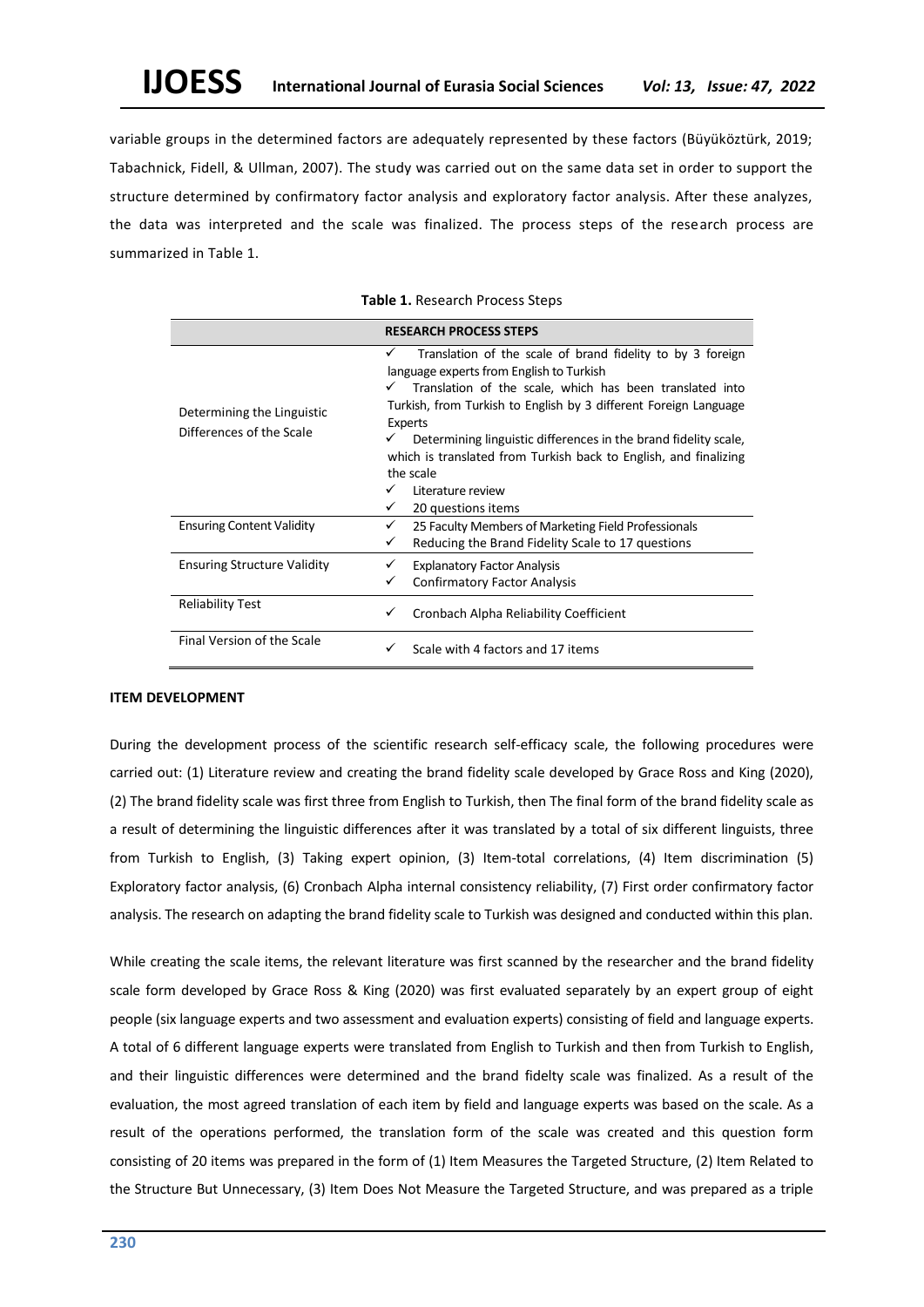Likert type rating. Then, the translation form of the scale was applied to the academicians who are experts in marketing and brand fidelty in the sample. This Likert-type rating form was evaluated by 25 academicians (Prof. Dr., Assoc, Dr. & Dr. Faculty Member) who are experts in business, marketing and brand fidelty, and the forms analyzed in the spps program were taken from 20 items and the final form was given to the questionnaire.

# **DATA ANALYSIS**

The content validity study regarding the created items of the scale was first conducted. Exploratory factor analysis and confirmatory factor analysis were performed to reveal the construct validity of the scale. After determining the factors of the scale with exploratory factor analysis, the relationship between the determined factors was tested using confirmatory factor analysis (Büyüköztürk, 2010: 123).

# **FINDINGS RELATED TO THE CONTENT VALIDITY OF THE SCALE**

In order for a scale item to measure the desired property and to obtain objective results, the content validity of the scale must be analysed. Content validity ratios are used in cases where experimental applications are not possible in scale development studies. Content validity rates are a preferred method to be used to convert qualitative studies based on expert opinions into statistical quantitative studies (Yurdugül, 2005: 1). Content validity rates were developed by Lawshe (1975; Akt. Yurdugül, 2005: 2), whose approach consists of 6 stages:

- $\checkmark$  Establishing a group of field experts group,
- ✓ Preparing candidate scale forms,
- ✓ Obtaining expert opinions,
- $\checkmark$  Obtaining the content validity ratios of the items,
- ✓ Obtaining the content validity indexes of the scale,
- ✓ Developing the final questionnaire according to the content validity rates/index criteria.

At least 5 and at most 40 expert opinions are required in Lawshe Technique. Expert opinions on each item are formed as "item measures the targeted structure", "item is related to structure but unnecessary" or "item does not measure the targeted structure" (Yurdugül, 2005: 2). Accordingly, the Content validity rates are obtained by gathering the opinions of the experts on any item, and the Content Validity Rates (CVR) are obtained by one minus the ratio of the number of experts indicating the "Necessary" view for any item to the total number of experts expressing the opinion about the item. According to the Lawshe technique, the content validity rate is expected to be at least 0.37 for 25 experts whose opinions were taken (Yurdugül, 2005: 3). The created items were delivered to 25 academicians who are experts in the field, and the items were subjected to content validity analysis in accordance with the Lawshe technique. According to the data obtained from the experts, it was concluded that all items did not reflect the scope, and items 7, 17 and 18 were excluded from the scale because they were below the specified content validity rate.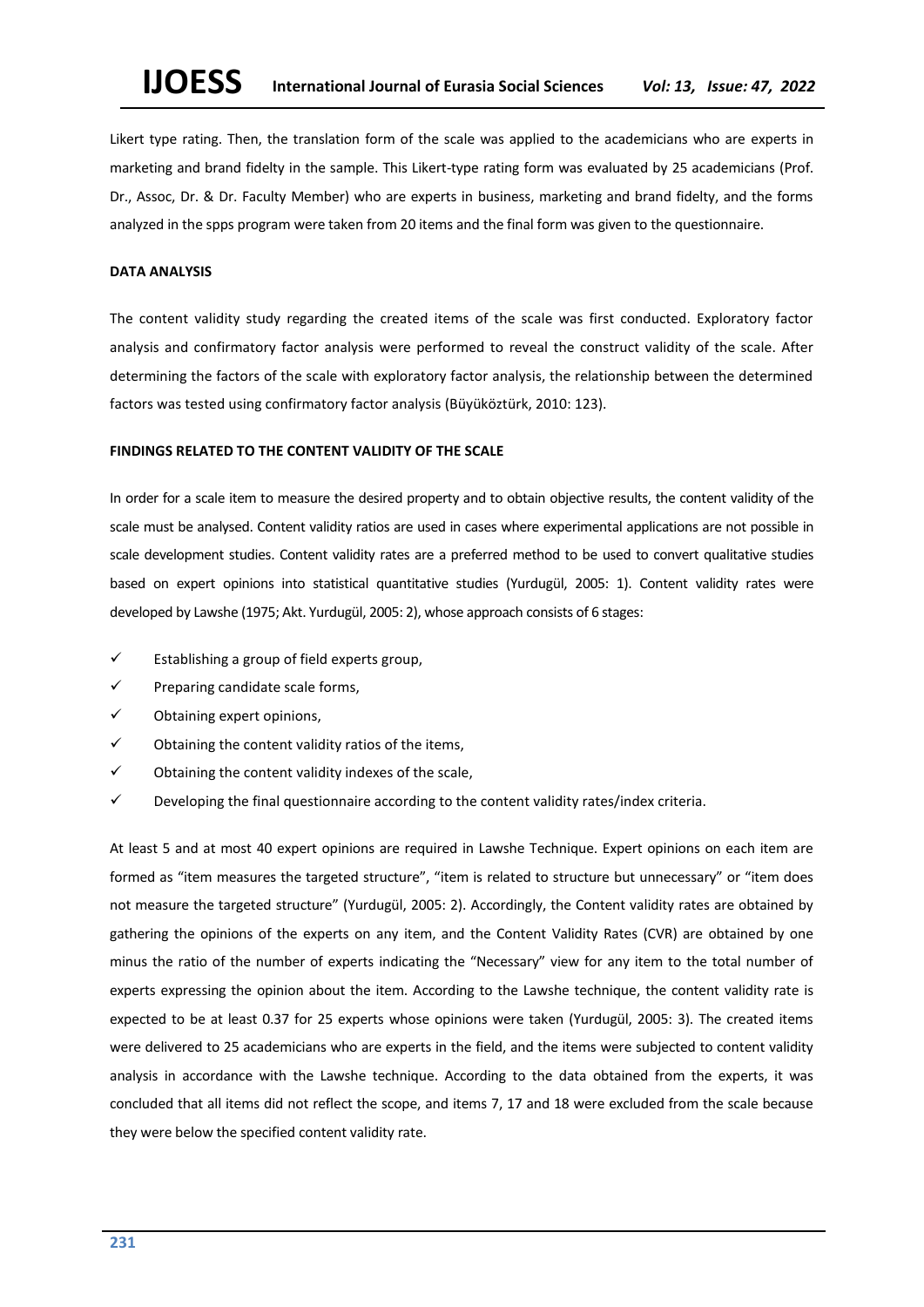### **FINDINGS RELATED TO EXPLORATORY FACTOR ANALYSIS OF THE SCALE**

In this section, firstly the findings obtained regarding the validity and reliability of the brand fidelity scale are included. First, it was tested whether the data set is suitable for multivariate statistics. For this, missing data, inverse items, extreme data, normality of the data set, relationships between the items, sample size and sample suitability (KMO and Bartlett's sphericity test) were taken into consideration (Büyüköztürk, 2010; Field, 2009; Tabachnick & Fidell, 2007). Accordingly, the KMO sample conformity coefficient is .885 (>.60) and Barlett Sphericity test is (indicator of multivariate normal distribution) χ2 = 2635.176 (p <.001). These findings show that the data obtained from the research group are suitable for factor analysis. Kolmogorow Simirnov test (p>.05), histogram graphics, mode, median, arithmetic mean values, and skewness kurtosis coefficients (+2 and -2) were taken into account in the normality tests of the data set (Field, 2009; Kalaycı, 2010).

| <b>Item No</b> | Factor<br>Common | Factor-1          | <b>Factor Load Value After</b><br><b>Rotation</b> |                |                | <b>Corrected Item-</b><br><b>Total Correlation</b> |      | <b>Cronbach Alpha</b> |  |
|----------------|------------------|-------------------|---------------------------------------------------|----------------|----------------|----------------------------------------------------|------|-----------------------|--|
|                | Variance         | <b>Load Value</b> | F <sub>1</sub>                                    | F <sub>2</sub> | F <sub>3</sub> | F <sub>4</sub>                                     |      | Level                 |  |
| M1             | ,800             |                   | ,881                                              |                |                |                                                    | ,547 | .707                  |  |
| M2             | ,734             |                   | ,712                                              |                |                |                                                    | ,547 |                       |  |
| M3             | ,800             | ,472              |                                                   | ,847           |                |                                                    | ,712 | .831                  |  |
| M4             | ,827             |                   |                                                   | ,877           |                |                                                    | ,712 |                       |  |
| M5             | ,665             | ,409              |                                                   |                | ,765           |                                                    | ,435 |                       |  |
| M6             | .688             | ,692              |                                                   |                | .664           |                                                    | ,585 | .729                  |  |
| M7             | ,712             | ,692              |                                                   |                | ,711           |                                                    | ,644 |                       |  |
| M8             | ,559             | ,721              |                                                   |                |                | ,707                                               | ,664 |                       |  |
| M9             | ,549             | ,714              |                                                   |                |                | ,643                                               | ,649 |                       |  |
| M10            | ,620             | ,755              |                                                   |                |                | ,751                                               | ,709 |                       |  |
| M11            | ,596             | ,661              |                                                   |                |                | ,755                                               | ,639 |                       |  |
| M12            | ,716             | ,771              |                                                   |                |                | ,835                                               | ,758 | .906                  |  |
| M13            | .464             | ,658              |                                                   |                |                | .635                                               | ,600 |                       |  |
| M14            | ,611             | .765              |                                                   |                |                | ,689                                               | ,702 |                       |  |
| M15            | ,525             | ,690              |                                                   |                |                | ,683                                               | ,635 |                       |  |
| M16            | ,588             | ,683              |                                                   |                |                | ,614                                               | ,613 |                       |  |
| M17            | ,579             | ,729              |                                                   |                |                | ,708                                               | ,675 |                       |  |

Tablo 2. Exploratory (Rotated Main Components) Factor Analysis Results Related to the Scale for the Brand Fidelity Scale

The Cronbach's Alpha coefficient for the whole scale was found to be .900.

#### **Source:** Made By Author

As a result of the exploratory factor analysis of the brand fidelity scale, 4 factors were obtained. The first factor explains 32.21% of the total variance regarding the scale, the second factor explains 12.25%, the third factor 11.43% and the fourth factor 9.01%. The total of the factor dimensions of the scale explains 64.89% of the scale. Büyüköztürk (2019: 119) states that the variance explained in single-factor scales is 30% or more, indicating that the scale can be considered sufficient. The data obtained as a result of the factor analysis performed indicate that the validity of the scale is high.

While it is concluded that the brand fidelity scale consists of 20 items, there are no items in the sample determined for this study that are not included in any factor or have a load value below .40 (Büyüköztürk (2019: 119) .The factor common variances of the items are close to 1 or .66. is a good solution, but it is generally difficult to meet this in practice.After factor rotation, the first factor has 2 items (1 and 2), the second factor has 2 items (3, 4), and the third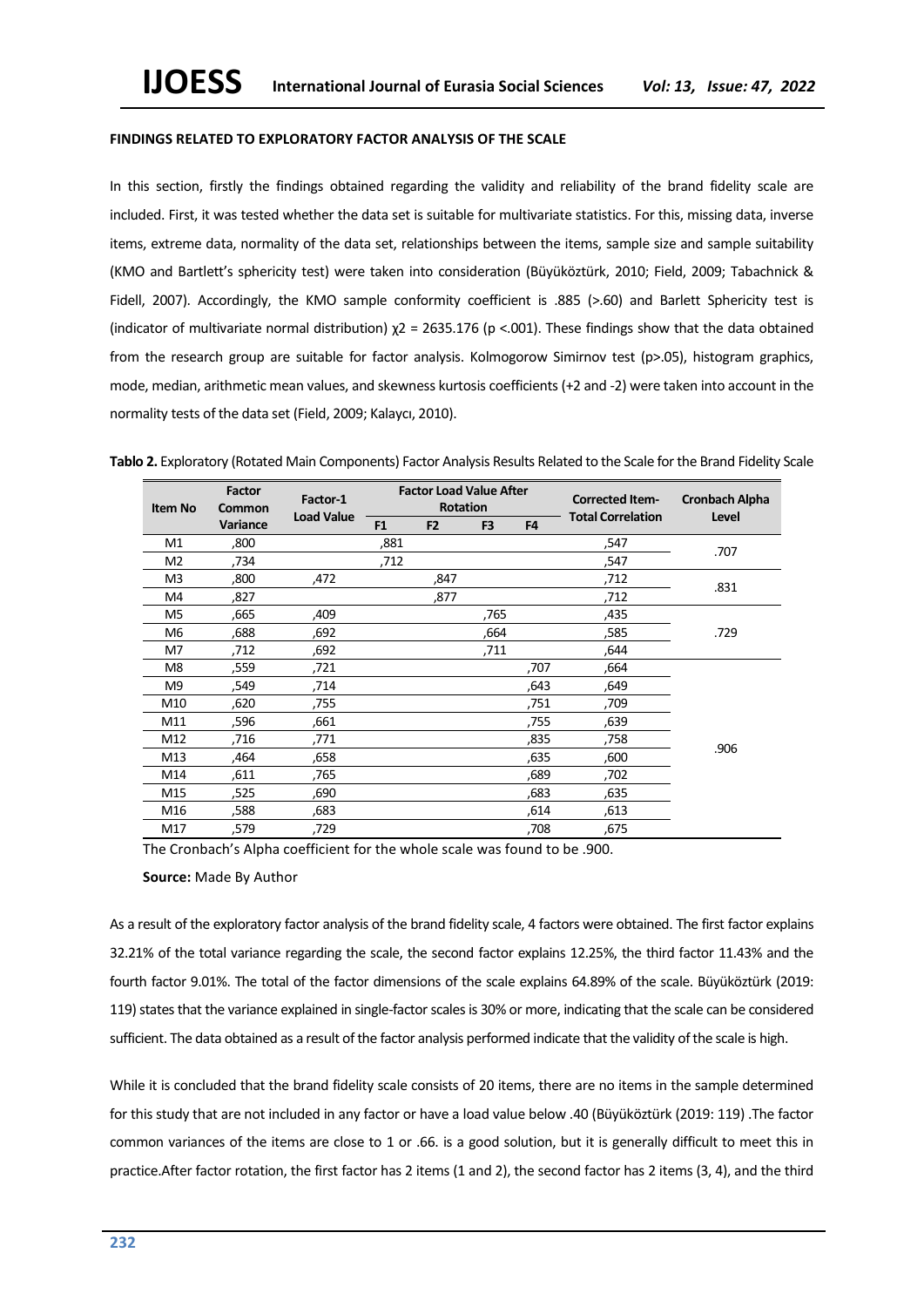factor has 3 items (5, 6). 7) and the fourth factor consists of 10 items (8, 9, 10, 11, 12, 13, 14, 15, 16, 17) .The first factor of the scale is the "brand performance forgiveness factor" and the second factor is "the brand support factor in the face of complaints". The third factor has been named as "the factor supporting the brand in terms of price differences" and the fourth factor "the cognitive dependence on the brand and the SWOT analysis factor".

Cronbach Alpha reliability analysis was conducted to determine the reliability of the scale. According to the statistics, the Cranbach Alpha value of the whole scale was found to be 0.900. The Cranbach Alpha value for the first factor of the scale was 0.707, the Cranbach Alpha value for the second factor was 0.831, the Cranbach Alpha value for the third factor was .729, and the Cranbach Alpha value for the fourth factor was 0.906. Özdamar states that a reliability coefficient that can be considered sufficient in a likert-type rating should be as close to 1 as possible (Özdamar, 2002: 673). According to these results, it can be said that the reliability of the brand fidelity scale is high.

## **CONFIRMATORY FACTOR ANALYSIS CONCERNING THE SCALE FINDINGS**



**Figure 1.** Confirmatory Factor Analysis Concerning the Scale Findings for the Brand Fidelity **Source:** Made By Author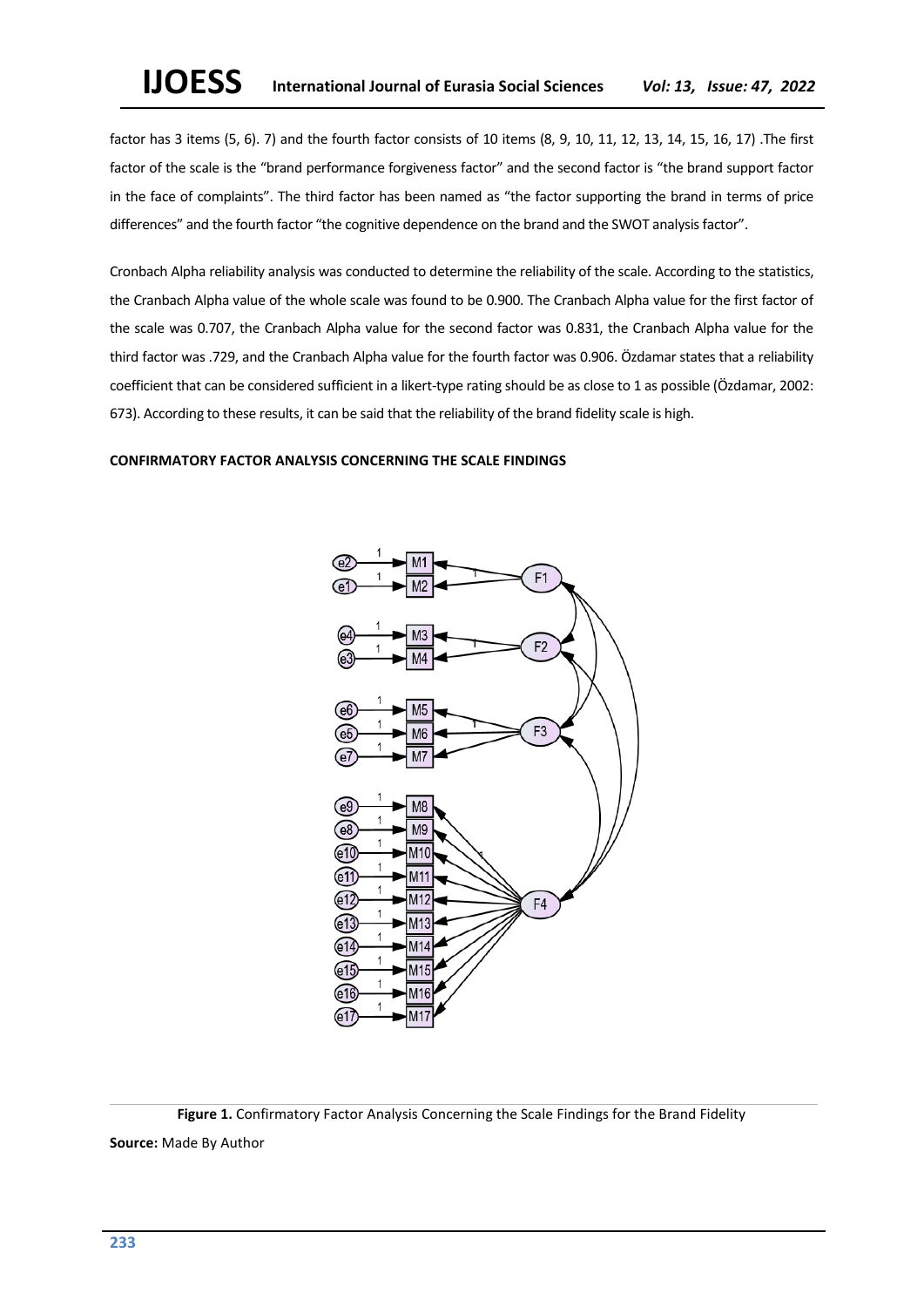Findings related to the exploratory factor analysis to determine the reliability of the brand fidelity scale are given in Table 3.

| <b>Dimensions</b>                                                     | <b>Items</b>   | <b>Standardized</b><br>Reg. Weights | t      | p     |
|-----------------------------------------------------------------------|----------------|-------------------------------------|--------|-------|
|                                                                       | M <sub>2</sub> | ,974                                |        |       |
| F1 ( $\rho$ η =0,63*, $\rho$ νC(n)= 0,76**)                           | M1             | ,561                                | 6,341  | 0,001 |
|                                                                       | M4             | ,832                                |        |       |
| F2 ( $\rho$ η =0,71 <sup>*</sup> , $\rho$ νC(n)= 0,83 <sup>**</sup> ) | M <sub>3</sub> | ,855                                | 11,754 | 0,001 |
|                                                                       | M <sub>6</sub> | ,786                                |        |       |
| F3 ( $\rho$ η =0,50*, $\rho$ νC(n)= 0,74**)                           | M <sub>5</sub> | ,469                                | 7,791  | 0,001 |
|                                                                       | M7             | ,810                                | 12,955 | 0,001 |
|                                                                       | M <sub>9</sub> | ,699                                |        |       |
|                                                                       | M <sub>8</sub> | ,709                                | 11,900 | 0,001 |
|                                                                       | M10            | ,751                                | 12,565 | 0,001 |
|                                                                       | M11            | ,657                                | 11,064 | 0,001 |
|                                                                       | M12            | ,785                                | 13,105 | 0,001 |
| F4 ( $\rho$ η =0,50 <sup>*</sup> , $\rho$ νC(n)= 0,89 <sup>**</sup> ) | M13            | ,636                                | 10,718 | 0,001 |
|                                                                       | M14            | ,750                                | 12,560 | 0,001 |
|                                                                       | M15            | ,664                                | 11,171 | 0,001 |
|                                                                       | M16            | ,646                                | 10,889 | 0,001 |
|                                                                       | M17            | ,720                                | 12,082 | 0,001 |

**Table 3.** Confirmatory Factor Analysis Results of Brand Fidelity Scale

 $*$   $\rho$ n : Construct Reliability = ( $\Sigma$  standardized loadings)2 / ( $\Sigma$  standardized loadings.)2 +  $\Sigma$  error

\*\*  $pvc(n)$  : Variance Extracted =  $\Sigma$  (standardized loadings)2 /  $\Sigma$  (standardized loadings)2 +  $\Sigma$  error (Hair et al., 1998: 612).

When Table 3 is examined; It is seen that the dimensions obtained as a result of the exploratory factor analysis are confirmed in both scales. The standardized regression weights of the items in the factors were found to be high and statistically significant in the factors of the items. As a result of the confirmatory factor analysis, the construct reliability of the brand fidelity scale for the first factor was .63, the explained variance was .76; The construct reliability for the second factor was .71, the explained variance was .83; The construct reliability for the third factor is .50, the explained variance is .74; The construct reliability for the fourth factor was found to be .50 and the explained variance as .89. According to Hair et al. (1998) and Şimşek (2007), the reliability of the structure and the variance explained should be .50 or more. On the other hand, Gürbüz (2019) states that the variance explained should be higher than the construct reliability (Gürbüz, 2019: 66). In the light of these findings, it was concluded that the dimensions determined were valid, reliable and belong to the relevant factor. The goodness of fit indices for the confirmatory factor analysis of the scales are given in Table 4.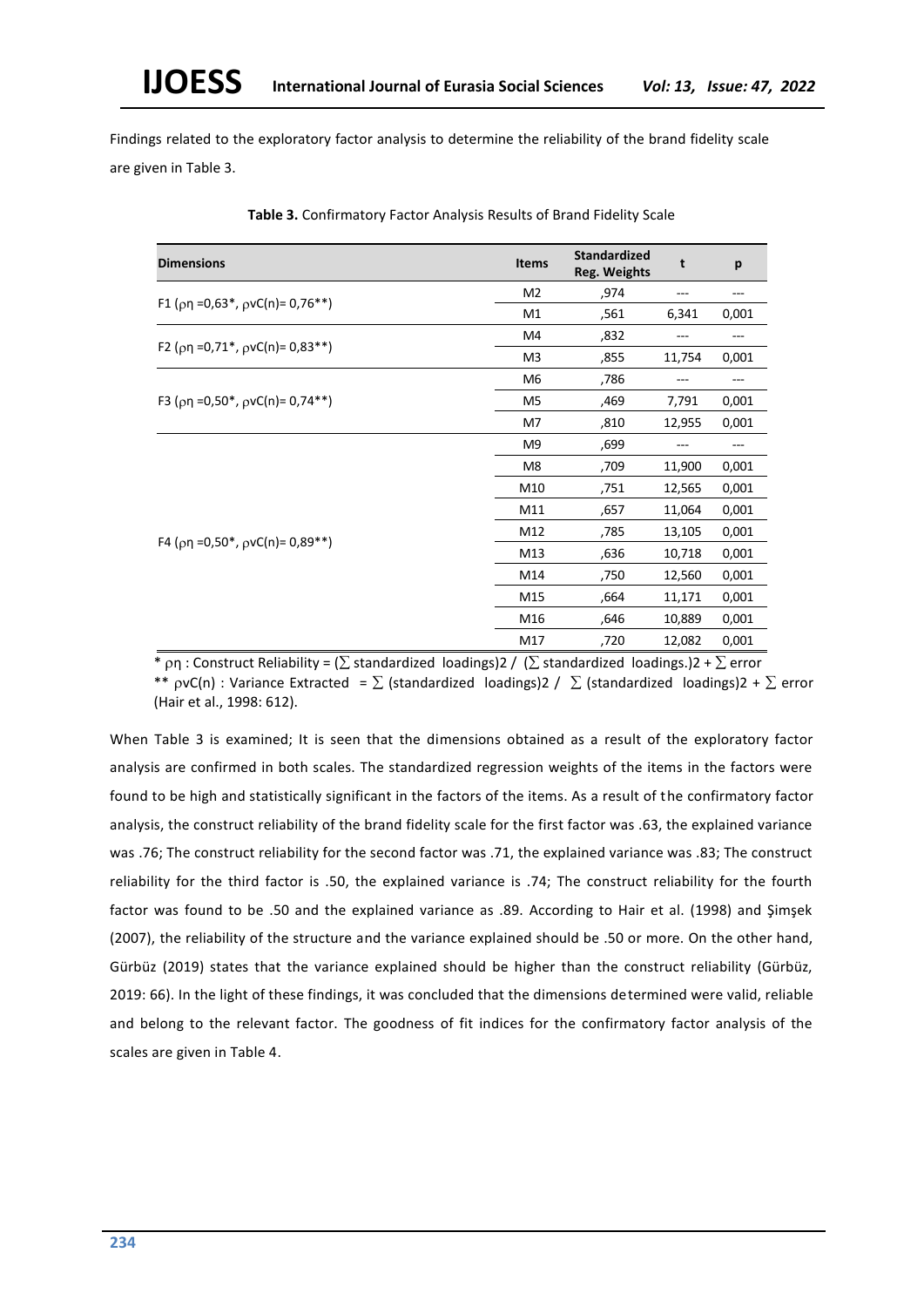| <b>Fit Measure</b> | <b>Good Fit</b>  | <b>Acceptable Fit</b> | <b>Recommended Model</b> |
|--------------------|------------------|-----------------------|--------------------------|
| <b>RMSEA</b>       | RMSEA<0,05       | RMSEA<0,08            | 0,074                    |
| <b>NFI</b>         | $0.95 \leq NFI$  | $0.90 \le NFI$        | 0.904                    |
| IFI                | 0,97≤IFI≤1       | 0,95≤IFI≤0,97         | 0.950                    |
| <b>CFI</b>         | 0,95≤CFI         | 0,90≤CFI              | 0,929                    |
| GFI                | $0.95 \leq GFI$  | $0.90 \leq GFI$       | 0.917                    |
| <b>AGFI</b>        | $0.95 \leq AGF1$ | 0,90≤AGFI             | 0,881                    |
| $x^2$ /df          | $0 < x^2/df < 3$ | $0 < x^2$ /df<5       | 153,616/68=2,761         |

**Table 4.** Goodness Fit Index of the Model Based on the Scale for the Brand Fidelity

(Gürbüz 2019: 34).

The value that tests the statistical compatibility of the model proposed in the confirmatory factor analysis and the sample included in the analysis is the x2 value (Schumacher & Lomax, 2004). The x2 value tests whether the covariance matrix of the population is equal to the covariance matrix applied to the model. However, since this value is sensitive to the sample size and will reach higher x2 values in multi-element samples, it is more appropriate to use the x2 / df value corrected with the degree of freedom (df) (Bagozzi, 1981, 377). The x2 / df value obtained in the study was found to be 2,761. This result indicates that the model is statistically significant. In addition, it is pointed out that the IFI value, which takes into account both the sample size and the complexity in the model, displays a good situation of .950 and above (Şimşek, 2007: 212). IFI value in Table 4 was found to be .950 and this indicates an acceptable fit. Again, according to Table 4 and within the scope of the research, the AGFI value obtained was determined as 0.881. Schermelleh-Engel, Moosbrugger and Müller (2003) state that the AGFI value is between 0.85 and 0.90 at an acceptable level of compliance. Based on this, it is thought that the AGFI value is at an acceptable level.

Chi-square (x2) Goodness of Fit Test and RMSEA, CFI, GFI, IFI and NFI values were calculated in evaluating the conformity of the created model to the data, and according to the goodness of fit index for the model given in Table 4, RMSEA, CFI, GFI, AGFI, IFI and NFI values were calculated. was found at an acceptable level of compliance. This situation indicates that the dimensions obtained as a result of the exploratory factor analysis of the brand fidelity scale are also verified and supported as a result of the confirmatory factor analysis.

### **CONCLUSION AND DISCUSSION**

While it is not clear exactly how to measure brand fidelity in the literature, its original form "Brand Fidelity Scale" (Grace et al. 2020) was adapted into Turkish in order to carry out validity and reliability, which is a multidimensional, valid and reliable measurement tool. The factors that affect brand fidelity are still up-to-date as an important issue in the marketing literature. Businesses that follow researches on brand fidelity are more successful than their competitors, especially in choosing their products and gaining customer loyalty. The research is believed to be an important step towards verifying the scale of the brand engagement scale and paving the way for more research from academics and practitioners in the future.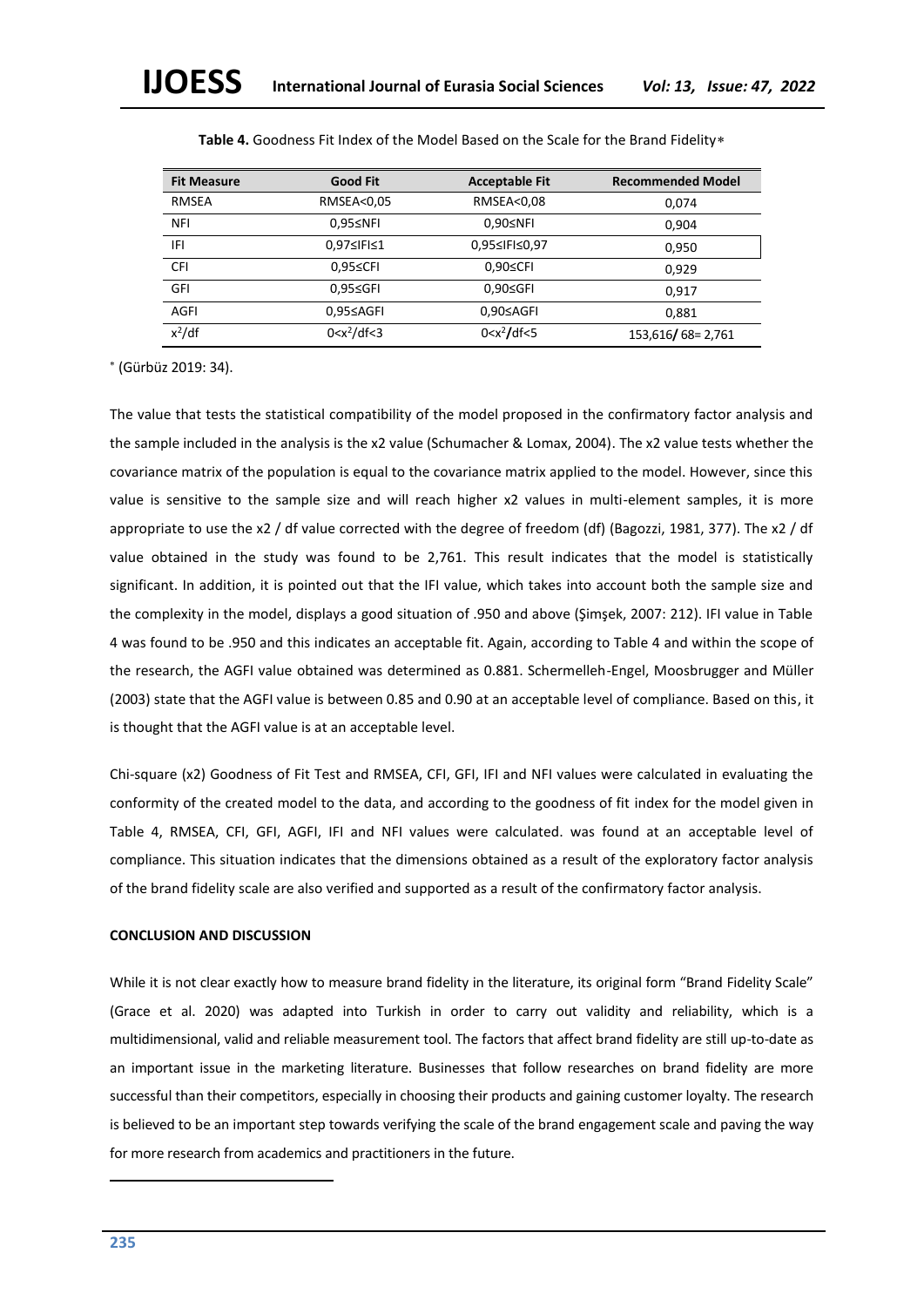Exploratory factor analysis of both brand fidelity scale is valid and reliable both as a result of confirmatory factor analysis. "Brand Fidelity Scale" which is a measurement tool that produces valid and reliable measurements can be used to measure and Turkey said in research to be conducted on brand fidelity. At the same time, the "Brand Fidelity Scale" provides a rich understanding of the mechanisms that support the durability, stability and unique limitations of customer / brand relationships with its multi-dimensional components. Turkish version of the "Brand Fidelity Scale" as a result of the research will be used in marketing literature related to brand fidelity in Turkey is thought to provide a significant contribution. However, the use of the "Brand Fidelity Scale" adapted to Turkish is a simple, meaningful, actionable, repeatable and time-dependent criterion.

The research was limited to 321 consumers who shop from national and international brand business stores in Niğde and its region between 01-31 July 2020.

#### **RECOMMENDATIONS AND FUTURE RESEARCH DIRECTIONS**

The Research Invention will enable the brand to make brand assurance, marking on offer differences, and the consumer to make decisions about cognitive dependence on the brand and brand fidelity strategies for business managers and marketing managers. Customers' support for the brand in terms of complaints and price differences stemming from customer loyalty, business and marketing manager pre-emptive customer auditors who want to create brand fidelity.

# **Ethıcal Text**

In this article, it is complied with the journal's writing rules, publishing principles, research and publishing ethics rules, journal ethics rules. The responsibility belongs to the author (s) for any violations that may arise regarding the article. The Ethics Committee of Niğde Ömer Halisdemir University, dated 01.07.2020 and numbered 86837521-050.99- E.26830 Ethics Committee, gave the necessary permission for the study.

**Author's Contribution Rate Statement:** Author's contributed at the rate of 100%.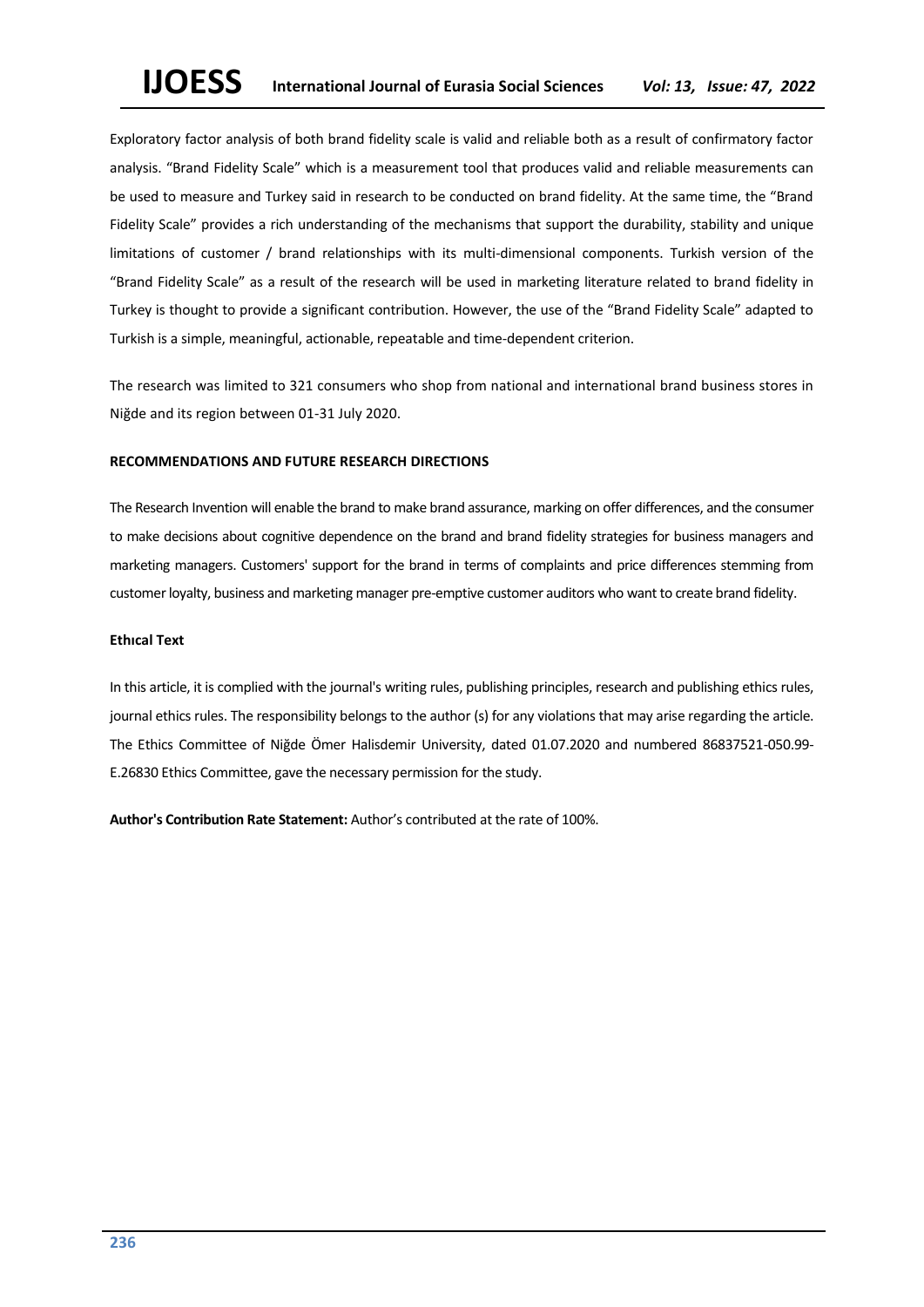#### **REFERENCES**

Aaker, A. D. (2007). *Marka değeri yönetimi*, MediaCat Yayınevi.

Aaker A. D. (2009). *Güçlü markalar yaratmak*, Kapital Media Hizmetleri A.Ş.

- Bagozzi, R. P. (1981). Evaluating structural equation models with unobservable variables and measurement error: a comment.
- Baron-Dapena, M., Gruen, T. W., & Guo, L. (2020). Heart, head, and hand: A Tripartite conceptualization, operationalization, and examination of brand loyalty, *Journal of Brand Management*, 27, 355-375. https://doi.org/10.1057/s41262-019-00185-3.
- Batra, R., Ahuvia, A. & Bagozzi, R. P. (2012). Brand love. *Journal of Marketing*, 76(2), 1-16.
- Bergkvist, L. & Bech-Larson, T. (2010). Two studies of consequences and actionable antecedents of brand love, *Journal of Brand Management*, 17(7), 504-518.

Büyüköztürk, Ş. (2010). *Sosyal bilimler için veri analizi el kitabı*. Pegem Yayıncılık.

Büyüköztürk, Ş. (2019). *Sosyal bilimler için veri analizi el kitabı istatistik, araştırma deseni spss uygulamaları ve yorum*, Pegem Akademi Yayıncılık, 001-214.

Carroll, B. A. & Ahuvia, A. C. (2006). Some antecedents and outcomes of brand love*. Marketing Letters*, 17(2), 79-89.

- Chaudhuri, A. (1999). The relationship of brand attitudes and brand performance: The role of brand loyalty, *Journal of Marketing Management* (10711988), 9(3), 1-9.
- Chinomona, R. (2013). The ınfluence of brand experience on brand satisfaction, trust and attachment in South Africa, *International Business & Economics Research Journal (IBER),* 12(10), 1303-1316.
- Creswell, J. W. (2014). *Research design: Qualitative, quantitative and mixed methods approaches (4th Ed.).* Thousand Oaks, CA: Sage Publications.
- Çakırer, M. A. (2013). *Marka yönetimi ve marka stratejileri.* Ekin Yayınevi.
- Çal, B. & Adams, R. (2014). The effect of hedonistic and utilitarian consumer behavior on brand equity: Turkey– UK comparison on Coca Cola, *Procedia-Social and Behavioral Sciences*, 150, 475-484.
- Demir, M. Ö. (2012). Marka sadakatinin ölçülmesi: Niyete bağli tutumsal ölçek ile satın alma sırasına dayalı davranışsal ölçeğin karşılaştırılması, *Istanbul University Journal of the School of Business Administration,* 41(1), 103-128.
- Devrani, T. K. (2009). Marka sadakati öncülleri: Çalışan kadınların kozmetik ürün tüketimi üzerine bir çalışma, *Suleyman Demirel University Journal of Faculty of Economics & Administrative Sciences*, 14(3), 407-421.
- Drennan, J., Bianchi, C., Cacho-Elizondo, S., Louriero, S., Guibert, N., & Proud, W. (2015). Examining the role of wine brand love on brand loyalty: A multi-country comparison, *International Journal of Hospitality Management*, 49, 47-55.
- Field, A. (2009). Discovering statistics using spss. Sage Publications.
- Fraering, M., & Minor, M. S. (2013). Beyond loyalty: Customer satisfaction, loyalty, and fortitude, *Journal of Services Marketing,* 27(4), 334.
- Grace, D., Ross, M., & King, C. (2018). *Brand fidelity: a relationship maintenance perspective*, J. Brand Manag. 25(6), 577–590.
- Grace, D., Ross, M., & King, C. (2020). Brand fidelity: Scale development and validation", *Journal of Retailing and Consumer Services,* 52, 101908, 1-12.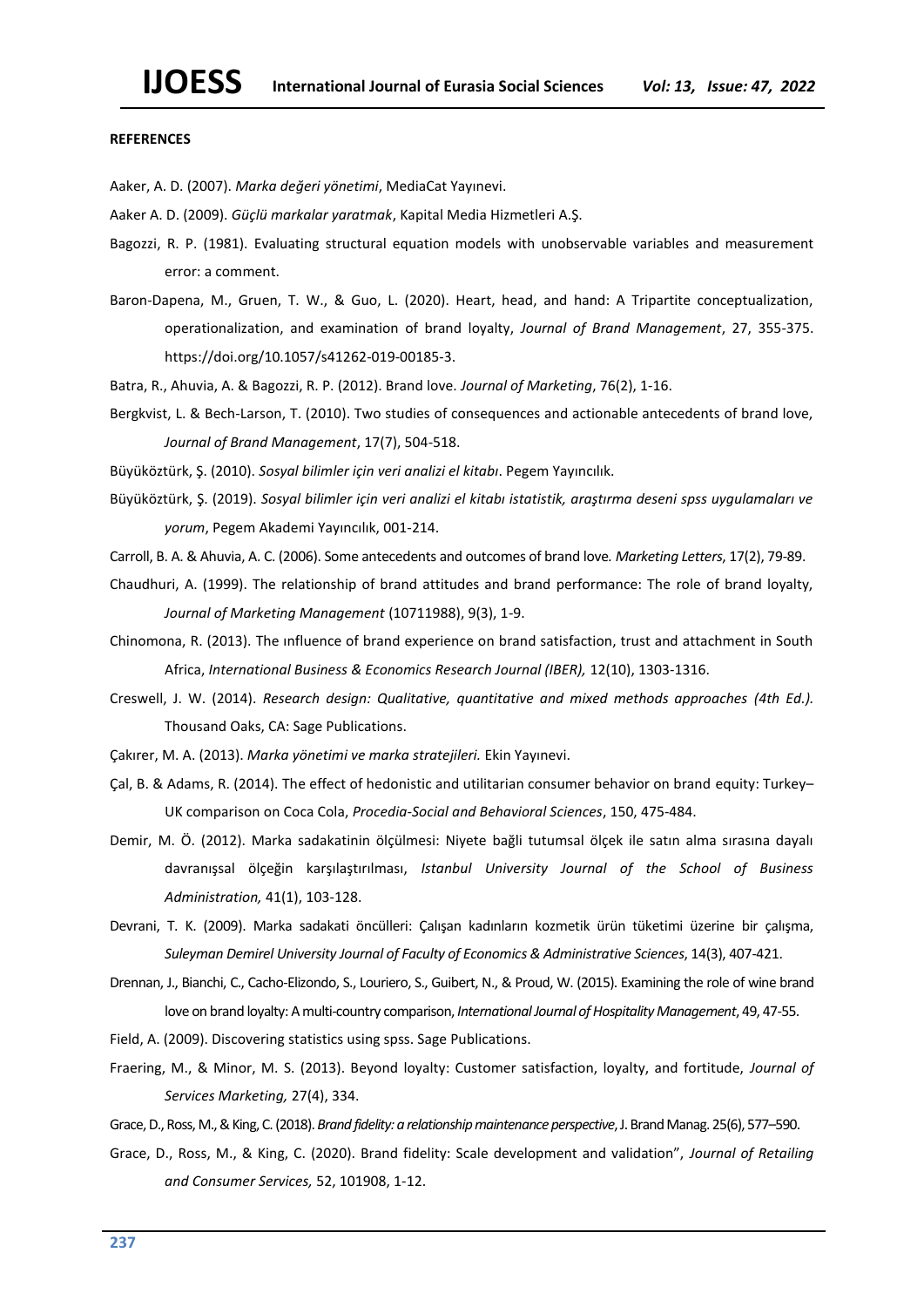Gürbüz, S. (2019). *AMOS ile yapısal eşitlik modellemesi.* Seçkin Yayıncılık.

- Hair, J.F. Jr., Andreson, R.E. Tahtam, R.L., & Black, W.C., (1998). *Multivariate data analysis (5th Ed.).* New Jersey: Prentice-Hall International Inc.
- Hallberg, G. (2004). Is your loyalty programme really building loyalty? Why ıncreasing emotional attachment, not just repeat buying, is key to maximizing programme success, *Journal of Targeting, Measurement and Analysis for Marketing,* 12(3), 231-241.
- Ismail, A. R. (2017). The ınfluence of perceived social media marketing activities on brand loyalty: The mediation effect of brand and value consciousness, *Asia Pacific Journal of Marketing and Logistics,* 29(1), 129-144.
- Javalgi, R. G. & Moberg, C. R. (1997). Service loyalty: Implications for service providers, *Journal of Services Marketing,* 11(3), 166.
- Kabiraj, S. & Shanmugan, J. (2011). Development of a conceptual framework for brand loyalty: A Euro-Mediterranean perspective, *Journal of Brand Management*, 18(4-5), 285-299.
- Kalaycı, Ş. (2010). *SPSS uygulamalı çok değişkenli istatistik teknikleri, (Vol. 5).* Asil Yayın Dağıtım.
- Kambar, R. (2016). *Tüketici yenilikçiliği ve ürün ılgileniminin marka sadakati üzerindeki etkisi,* Kocaeli Üniversitesi Sosyal Bilimler Enstitüsü, Doktora Tezi.
- Karasar, N. (2019). *Bilimsel araştırma yöntemi (34. bs.),* Nobel Akademi.
- Kaynak, E., Gültekin, Salman, G. & Tatoğlu E. (2008). An ıntegrative framework linking brand associations and brand loyalty ın professional sports, *Journal of Brand Management*, 15(5), May 2008, 336- 357.
- Khiabanian, Y. H. & Karakadılar, İ. S. (2016). Marka sadakati yaklaşımlarına etki eden öncül faktörlerin incelenmesine yönelik bir ampirik çalışma, *Ejovoc (Electronic Journal of Vocational Colleges),* 6(1), 56-66.
- Knox, S. & Walker D. (2001). Measuring and managing brand loyalty, *Journal of Strategic Marketing,* 9(2), 111-128.

Kotler, P. (2012). *Kotler on marketing.* Simon and Schuster İnc., New York, USA.

- Lawshe, C. H. (1975). A quantitative approach to content validity. *Personnel Psychology,* 28(4), 563-575.
- Leckie, C., Nyadzayo, M. W. & Johnson, L. W. (2016). Antecedents of consumer brand engagement and brand loyalty, *Journal of Marketing Management,* 32(5-6), 558-578.
- Liu, F., Li, J., Mizerski, D. & Soh, H. (2012). Self‐Congruity, brand attitude, and brand loyalty: A study on luxury brands, *European Journal of Marketing,* 46(7), 922-937.
- McAlexander, J. H., Kim, S. K. & Roberts, S. D. (2003). Loyalty: The ınfluences of satisfaction and brand community ıntegration, *Journal of Marketing Theory and Practice*, 11(4), 1-11.
- Nakip, M. & Yaraş, E. (2017). *Spss uygulamali pazarlamada araştirma teknikleri.* Seçkin Yayınları.
- Ngobo, P. V. (2017). The trajectory of customer loyalty: An empirical test of dick and basu's loyalty framework, *Journal of the Academy of Marketing Science,* 45(2), 229-250.
- Oliver, R., L. (1999). Whence consumer loyalty?, *Journal of Marketing*, Vol. 63, 33-44.
- Odabaşı, Y. & Oyman, M. (2002). *Pazarlama iletişimi yönetimi,* Mediacat Kitapları.

Oyman, M. (2002). Müşteri sadakati sağlamada sadakat programlarının önemi, *Kurgu Dergisi*, 19(19), 169-185.

- Özdamar, K. (2002). *Paket programlar ile istatiksel veri analizi,* Kaan Kitabevi.
- Palumbo, F. & Herbig P. (2000). The multicultural context of brand loyalty, *European Journal of Innovation Management*, 3(3), 116-124.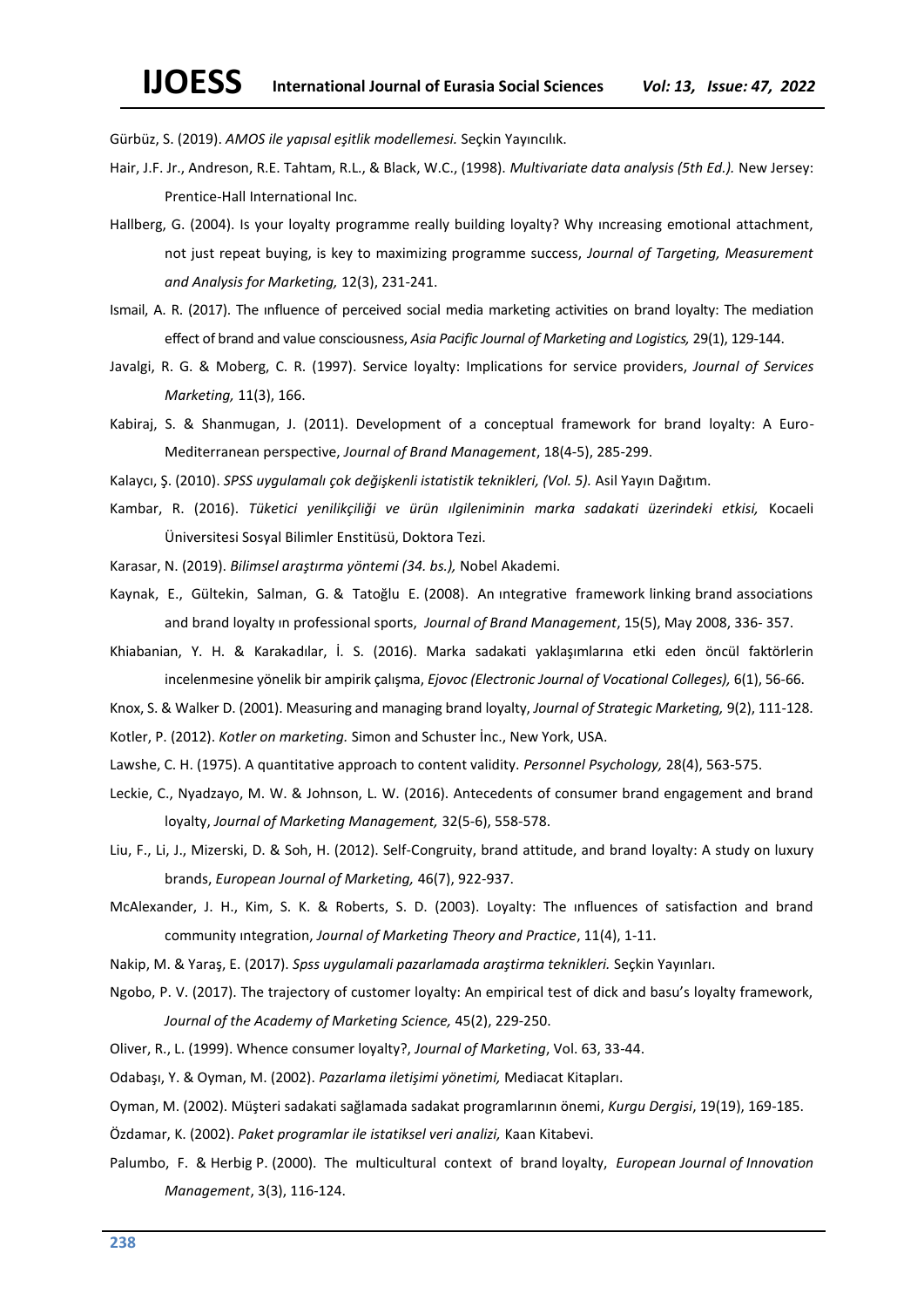- Pappu, R., Quester, P. G. & Cooksey, R. W. (2005). Consumer based brand equity: ımproving the measurementempirical evidence*, Journal of Product & Brand Management*, 14(3), 143–154.
- Park, C.W., MacInnis, D. J., Priester, J., Eisingerich, A. B. & Iacobucci, D. (2010). Brand attachment and brand attitude strength: Conceptual and empirical differentiation of two critical brand equity drivers, *Journal of Marketing,* 74(6), 1-17.
- Schermelleh-Engel, K., Moosbrugger, H., & Müller, H. (2003). Evaluating the fit of structural equation models: Tests of significance and descriptive goodness-of-fit measures. *Methods of psychological research online,* 8(2), 23-74.
- Schumacher, R., E. & Lomax R.G. (2004). *A beginner's guide to structual equation modelling. 2nd.ed.,* Lawrence Erlbaum Assocıates, Publıshers.
- Shukla, P. (2009). Impact of contextual factors, brand loyalty, and brand switching on purchase decisions, *Journal of Consumer Marketing*, 26(5), 348-357.
- Singh, J., Ehrenberg, A. & Goodhardt, G. (2008). Measuring customer loyalty to product variants, *International Journal of Market Research,* 50(4), 513-532.
- Song, H., Wang, J. & Han, H. (2019). Effect of Image, satisfaction, trust, love, and respect on loyalty formation for name-brand coffee shops, *International Journal of Hospitality Management*, 79, 50-59.
- Suh, J. C., & Youjae, Y. (2006). When brand attitudes affect the customer satisfaction‐loyalty relation: The moderating role of product ınvolvement, *Journal of Consumer Psychology,* 16(2), 145-155.
- Sung, Y. & Kim, J. (2010). Effects of brand personality on brand trust and brand affect, *Psychology & Marketing*, 27(7), 639-661.
- Sahin, A., Zehir, C. & Kitapçı, H. (2011). The effects of brand experiences, trust and satisfaction on building brand loyalty; An empirical research on global brands, *Procedia-Social and Behavioral Sciences*, (24), 1288-1301.
- Şahin, E. & Gültekin, C. (2017). Markaya duyulan güven ve etnosentrik eğilimlerin marka sadakatine etkisi: Bir marka örneği, *Suleyman Demirel University Journal of Faculty of Economics & Administrative Sciences,* 22(4), 993-1012.
- Şimşek, Ö. F. (2007). *Yapisal eşitlik modellemesine giriş, temel ılkeler ve LİSREL uygulamaları*, Ekinoks Yayınları.
- Tabachnick, B. G., Fidell, L. S. & Ullman, J. B. (2007). *Using multivariate statistics (Vol. 5).* Boston, MA: Pearson.
- Taşkın, Ç. & Akat, Ö. (2012). *Brand and branding strategies*. Alfa Aktüel.
- Taylor, S. A. & Hunter, G. (2003). An exploratory ınvestigation into the antecedents of satisfaction, brand attitude, and loyalty within the (B2B) eCRM industry, *Journal of Consumer Satisfaction, Dissatisfaction and Complaining Behavior*, 16, 19-35.
- Türker, G. Ö. & Türker, A. (2013). GSM operatörleri sektöründe marka sadakatini etkileyen faktörlerin belirlenmesi; Üniversite öğrencileri üzerine bir uygulama, *Ejovoc (Electronic Journal of Vocational Colleges),* 3(1), 49-67.
- Uzunkaya, T. (2016). Marka sadakatinin tekrar satın alma niyetine etkisi ve GSM sektöründe bir araştırma, *Beykent Üniversitesi Sosyal Bilimler Dergisi*, 9(2), 58-67.
- Wang, Y., Lo, H. P., Chi, R. & Yang, Y. (2004). An ıntegrated framework for customer value and customerrelationship-management performance: A customer-based perspective from China, *Managing Service Quality*,14(2/3), 169-182